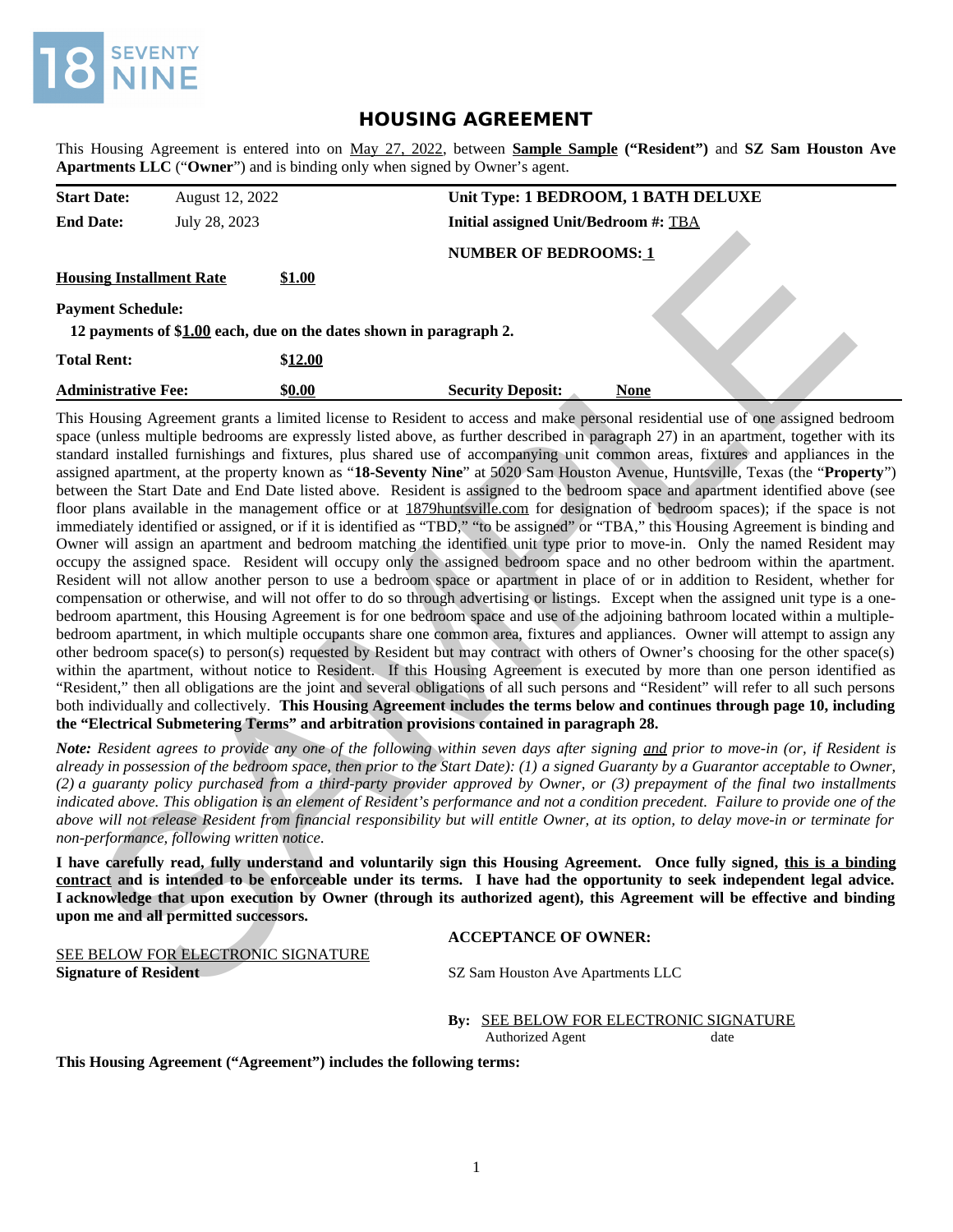- **1. Term**. Resident will have access to the Property and the assigned bedroom space and apartment as of 1:00 pm on the Start Date, and this access will end as of 12:00 Noon on the End Date (the "**Term**"), unless early arrival or late departure is approved by Owner in writing, at additional cost to the Resident.
- **2. Payment.** Resident accepts financial responsibility for the full Term of the Agreement, regardless of whether the assigned bedroom space is occupied for the duration of the full Term or at all. Resident agrees to make full and prompt payment to Owner according to the payment schedule specified below, without demand of Owner, together with all additional charges or fees applicable under this Agreement. **The Total Rent stated above is a fixed price for the entire Term and is payable in equal installments for convenience; there is no proration or adjustment for any partial month of occupancy.** Payment may be made by personal check, money order or cashier's check, or in Owner's discretion by credit card, check card, electronic check, or by direct bank transfer, provided that Owner reserves the right to charge processing fees as appropriate for such payment methods. Cash will not be accepted. If any payment is returned unpaid, Owner may require Resident to make future payments by certified funds. Payment (including by mail) is deemed made only when actually received by Owner or its agent, subject to clearance of funds. Resident's payment obligation is a promise by Resident which is independent from all of Owner's and its agent's promises, duties and obligations. To cover Owner's added costs for late payment, each payment will be increased by **\$30** as a late charge if not received by the close of business within two calendar days following the date due and will be increased by an additional **\$5 per day** thereafter (for up to 25 days) until paid in full. At Owner's option and without notice to Resident, any amounts owed by Resident, including but not limited to late charges, returned check fees, utility overages, damage or replacement costs, and any amount owed by Resident to Owner under a separate agreement, will be considered Rent under the terms of this Housing Agreement. In the event any payment is past due, Owner may take legal action for possession and payment and Resident will be responsible for all legal fees and costs in connection with such action. To cover Owner's added costs for processing of payments that are dishonored or returned due to insufficient funds, each such payment will be increased by \$50 as a returned payment charge and will not be considered paid until valid payment has been received. Payment should be mailed or delivered to **18-Seventy Nine, 5020 Sam Houston Avenue, Huntsville, TX 77340**. Acceptance by Owner of any payment shall not constitute a waiver of Owner's right to terminate this Agreement and/or claim any damages. Unpaid charges past due more than 30 days will also bear additional interest at 12% per annum, as allowed by law, from such date through the date of payment in full. By and taking provided that Owner rearrows the paper to campus processing tees a spacement of the denoted that the spacement of the space of the space of the space of the space of the space of the space of the space of th

Payment will be due without proration as follows:

| $1st$ day of August 2022             | \$1.00 | $1st$ day of February 2023        | \$1.00 |
|--------------------------------------|--------|-----------------------------------|--------|
| $1st$ day of September 2022          | \$1.00 | 1 <sup>st</sup> day of March 2023 | \$1.00 |
| 1 <sup>st</sup> day of October 2022  | \$1.00 | $1st$ day of April 2023           | \$1.00 |
| 1 <sup>st</sup> day of November 2022 | \$1.00 | $1st$ day of May 2023             | \$1.00 |
| 1 <sup>st</sup> day of December 2022 | \$1.00 | $1st$ day of June 2023            | \$1.00 |
| $1st$ day of January 2023            | \$1.00 | $1st$ day of July 2023            | \$1.00 |

- **3. Owner; Owner; Agent.** The owner of the Property is SZ Sam Houston Ave Apartments LLC. Owner has appointed The Scion Group LLC ("Manager") as its property management agent, authorized to act on behalf of Owner. Written correspondence to any of the above should be directed to: **5020 Sam Houston Avenue, Huntsville, Texas 77340**.
- **4. Assignments.** Apartment and bedroom space assignments are made, and may be changed, only by Owner or its agent. **Change requested by Resident:** Resident may request to change assignments to a different apartment. Such change requests by the Resident are only effective upon written approval by Owner in its discretion, subject to the following preconditions: (a) Resident must be in good standing under the Housing Agreement; (b) Resident must prepay a \$200 reassignment fee (refunded if the request is declined); (c) Resident and Owner must sign a written confirmation of the change in assignment, including Resident's agreement to pay the prevailing rate for the new assignment, pro-rated to the date scheduled for relocation; and (d) relocation must be completed within 48 hours or charges will apply on both spaces. **Change by Owner:** Owner reserves the right to relocate Resident to another equivalent bedroom space or apartment at the Property for any reason (*e.g.,* roommate conflict, urgent maintenance, etc.) upon at least three days' notice. In such case, if the new Owner-assigned space carries a lower rate, Resident's charges will be pro-rated and reduced accordingly; if the new Owner-assigned space carries a higher rate, Resident will continue to pay the rate under this Agreement and will not be charged the higher rate. Failure to relocate within the time provided by Owner will be considered a material breach and may also result in charges applying for both spaces.
- **5. Termination; Subletting/Delegation.** Once this Agreement is signed by Owner and Resident, Resident can terminate occupancy by providing written notice to Owner and by fully vacating the premises, provided that **Resident will remain fully responsible**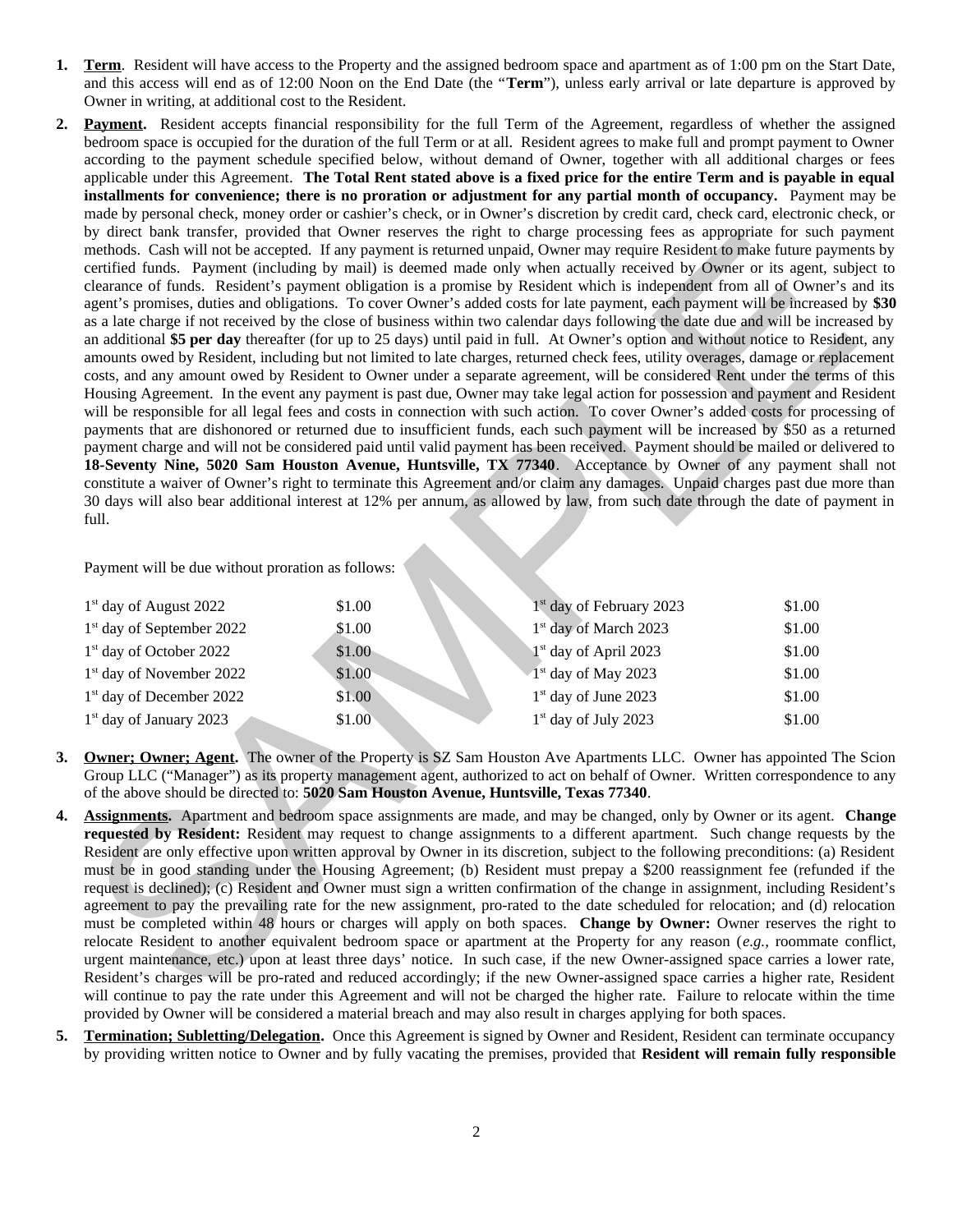**for the Total Rent that would have accrued under this Agreement, through the end of the full original Term**. No exception can be made for financial hardship, academic changes, family matters, medical issues, roommate conflict or any other reason. Any charges associated with damage to a bedroom space, apartment or the Property or Resident's failure to vacate completely upon termination, will be payable in addition to the foregoing amount. After such termination, Owner will use its commercially reasonable efforts to contract with other individuals for the use of all available bedroom spaces, including the bedroom space vacated by Resident; if and when all such available bedroom spaces at the Property are fully assigned and occupied and no bedroom spaces remain vacant, Resident will receive a credit equal to the remaining charges that would have accrued under this Housing Agreement, prorated from such date through the end of the original term hereof, less a \$200 cancellation/marketing fee which is in addition to all other charges provided herein. Resident understands that due to the nature of student housing, successful mitigation is highly unlikely; therefore, Resident will be responsible for remaining scheduled rent, subject to potential credit for mitigation as described above, and Owner may apply all prepaid amounts (if any) toward Resident's obligation. Resident may not assign or transfer Resident's interest in this Agreement, or any part hereof, nor sublet Resident's right to use the Property, apartment or bedroom space, or any part thereof, nor provide keys to any other person. However, in Owner's sole discretion, Resident may delegate his or her right to use the Property to another person pursuant to Owner's approved delegation form, signed by all parties, if Resident is in good standing under the Agreement and pays to Owner a delegation fee of \$200.

- **6. Move-in; Inspection; Delay.** Before Resident may access or occupy the premises, all required administrative fees, other annual charges and all installments then due must be paid in full with cleared funds and guaranty requirements satisfied. Prior to Resident taking possession of the assigned bedroom space (and any re-assigned bedroom space), will conduct an inspection of the assigned bedroom space and apartment and will note on the Check-In/Check-Out Inspection Report ("Inspection Report") any defects, damage or other conditions observed, if not already identified by Owner on such report; upon completion and approval by Owner, the Inspection Report will become part of this Agreement. At the time of move-out, Resident is encouraged to inspect the bedroom space and apartment with Owner's representative by making an appointment during business hours at least 48 hours in advance. Within three business days following Resident's move-out (or, as applicable, following the move-out of all residents of an apartment) at the termination of this Agreement, or within a reasonable time if Resident moves out without notifying Owner, Owner will note the then-present condition of the assigned bedroom space and apartment, including all appliances and fixtures, and any damages incurred and/or extraordinary cleaning deemed necessary by Owner or extraordinary wear as determined by Owner. Resident will promptly pay all costs of restoring the bedroom space and apartment to the same condition upon move-in, less normal wear. Resident acknowledges that except as provided in the Inspection Report, each bedroom space and apartment are being delivered in "as-is" condition, and Resident's acceptance of the assigned bedroom space and apartment at the beginning of the Term constitutes Resident's acknowledgment that the bedroom space and apartment and all fixtures are in good repair and condition. Owner will not be responsible for any damages or consequences suffered by Resident as a result of Owner's inability to timely deliver possession of the apartment or assigned bedroom space to Resident on the anticipated Start Date; in such event, the rent payable will be abated until Owner renders possession and such delay will not extend or decrease the term or change the End Date. costil for materials as electrological sobre and Osward and the material material and the material solution of the material solution of the material solution of the material solution of the material solution of the materia
- **7. Utilities; Amenities.** The following utilities are included in the Total rent set forth in this Agreement: **Internet access, water/sewer and trash disposal**. Resident will pay a pro-rata share (based on the number of actual contracted residents of the apartment) for the apartment's usage of **electricity** as additional Rent, subject to an allowance for prepaid electricity in the amount of \$30.00 per contracted resident, per month. Resident will be responsible for his or her pro-rata share of electricity charges during the term of this Agreement, regardless of actual date of move-in or move-out. Resident will be responsible, together and jointly with other residents of the Resident's assigned apartment as applicable, for arranging for and paying all charges associated with telephone, satellite television and other optional utilities not listed above, and will promptly pay to the respective utility providers all such charges as they come due. No refund or credit will be provided for usage below the allowance value or any given level. In connection with the administration of electricity billing during the term of this Agreement, Resident will pay prior to occupying the assigned apartment (or on the first electricity bill, at Owner's discretion), a single up-front bill **service fee of \$60** (or alternately, at Owner's option, a service fee of \$5.00 per monthly bill) for administration, billing, overhead and similar expenses and charges incurred by Owner for providing electricity allocations and billing services. **Billing for electricity will be in accordance with the Electrical Submetering Terms attached appearing on page 8 below; by signing this Housing Agreement, Resident agrees to the Electrical Submetering Terms.** Upon Resident's request, Owner will provide copies of applicable electricity bills. At Owner's option, to the extent permitted by law, Resident may be pre-billed for the estimated amount of charges above the above conservation credits for any electricity bills anticipated to be received during the final 30 days of the term or after the end of the term of this Agreement, calculated based on historical electricity charges for the apartment and pursuant to applicable electricity billing laws and regulations. As part of each electricity bill, Resident may be charged and agrees to pay promptly to Owner late payment fees and/or NSF fees, as may be applicable, in the amounts stated in paragraph 2 of this Agreement, as liquidated estimates of costs incurred in connection with the administration and collection of late payment. Owner makes no representations and hereby disclaims any and all warranties, express or implied, with respect to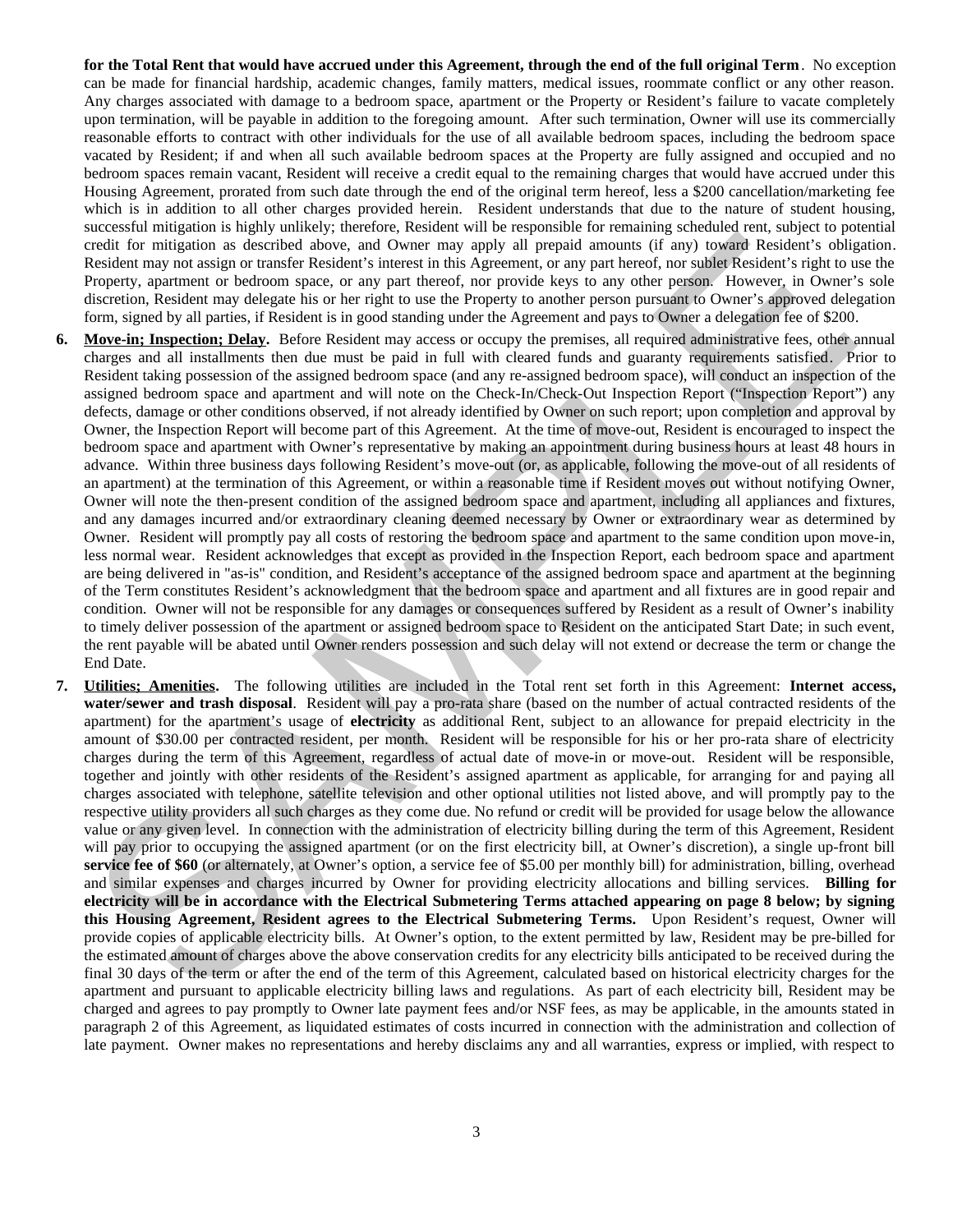any utilities provided, including but not limited to those warranties concerning merchantability and fitness for a particular purpose or use, whether made allegedly by Owner or its representatives or agents, whether in writing or otherwise, except as otherwise expressly stated in this Agreement, or in written documentation signed by the parties hereunder after the date hereof. Owner does not warrant or guarantee the protection of Resident's privacy during operation of utilities, that such utilities will satisfy Resident's requirements, or that the operation of utilities will be uninterrupted or error free. Resident acknowledges and agrees that neither Owner nor its affiliates, agents, employees or representatives will be responsible to Resident for any non-economic, consequential, incidental, indirect or special damages, including incidental, economic or punitive damages, arising from breach of warranty, breach of contract, negligence or any other legal ground of action, or by reason of the use, discontinuation or modification of any utilities or the termination of any utilities, whether arising from Resident's use of (or inability to use) utilities, or otherwise, even if Owner has been advised of the possibility of such damage. In the event that any utility service proves defective, or is discontinued or terminated, Owner's and Manager's entire combined liability and Resident's exclusive remedy will be limited to a reimbursement of the approximate cost of that utility incurred by Resident, prorated by the day for each day the utility service proved defective, or was discontinued or terminated, for more than 24 hours. Resident agrees to indemnify, defend and hold harmless Owner and its employees, affiliates and agents, from any and all losses, claims, damages, expenses, other liabilities and causes of action of every nature, including attorney fees, which arise, directly or indirectly in connection with: (i) violation by Resident of any laws, ordinances, regulations or rules regarding the utilities; or (ii) illegal or inappropriate use of the utilities. Any damage or loss to any utility devices during Resident's occupancy will be charged to Resident (and the other resident in the apartment, as applicable) at the replacement cost. Management will establish schedules and policies for the use of recreation facilities, amenities and other common spaces. Owner may add, remove, close (temporarily or permanently), upgrade or modify any of the recreation facilities, amenities or common spaces in Owner's discretion, without notice or compensation; provided that if this Agreement expressly includes a separate Amenity Fee, Resident's sole remedy will be limited to a pro-rata credit of such Amenity Fee for the period a covered amenity is closed or fully unavailable.

**8. Required Liability Insurance; Personal Property**. During the full term of the Housing Agreement, Resident agrees to obtain and maintain at Resident's expense a policy of personal liability insurance (i.e., renter's liability insurance) from a licensed insurance carrier in the United States, with coverage of at least \$100,000 per occurrence at actual replacement cost, covering Owner's losses of any kind arising from fire, smoke or water and caused by Resident's negligence and/or by Resident's animal. The liability insurance requirement and the existence or limits of any such insurance will not reduce or supersede Resident's obligations under this Housing Agreement, except to the extent Owner charges and Resident pays for a waiver of this insurance requirement as provided below. Resident is not obligated to purchase insurance from any specific provider and may arrange its own personal liability insurance policy from any insurer of Resident's choosing meeting the requirements of this paragraph, in which case Resident agrees to provide written proof of the required personal liability insurance coverage, including causing Owner and Manager to be listed as named interested parties on such insurance coverage, by mailing the proof of insurance to P.O. Box 18999, Atlanta, GA 31126-1399. Owner will provide instructions prior to move-in for submitting proof of insurance or purchasing a compliant insurance policy; Resident's failure to comply with these insurance requirements will be a breach by Resident with Owner reserving its remedies but will not give Resident any right of termination. If Resident fails or chooses not to provide sufficient proof of compliant personal liability insurance to Owner by the Start Date, or if Resident's insurance is cancelled during the term of this Housing Agreement, then Owner may, at its option, waive Resident's obligation to provide such insurance and obtain its own coverage in Owner's name for the same limited risks (up to \$100,000 per occurrence from fire, smoke or water damage caused accidentally by Resident's negligence and/or by Resident's animal) at Owner's expense; in such case, Resident agrees to reimburse Owner at the cost of \$12.00 per installment as additional Rent during the remaining term of this Agreement, of which Owner will retain \$5.00 per installment as an administrative fee and use the remaining \$7.00 per installment to procure such insurance for itself. This waiver is not insurance, does not release Resident from liability for other damage or causes and does not cover Resident's personal property. Owner strongly recommends that Resident maintain insurance covering Resident's personal property or belongings, which Resident may elect to purchase. Neither Owner nor any of its employees, representatives or agents assumes any liability, directly or indirectly, for loss or damage to the personal property of Resident or others by fire, theft or any other cause. Owner is not aware that the dwelling you are renting is located in a 100-year floodplain. Even if the dwelling is not in a 100-year floodplain, the dwelling may still be susceptible to flooding. The Federal Emergency Management Agency (FEMA) maintains a flood map on its Internet website that is searchable by address, at no cost, to determine if a dwelling is located in a flood hazard area. Most tenant insurance policies do not cover damages or loss incurred in a flood. You should seek insurance coverage that would cover losses caused by a flood. Any personal property remaining in the bedroom space and/or apartment at the end of the Term or after earlier termination of this Agreement will be considered abandoned by Resident and may be disposed of by Owner at the risk and expense of Resident, with Owner maintaining a landlord's lien for unpaid rent as provided by law. Owner will not be liable or responsible for storage or disposition of the Resident's personal property. If there are multiple individuals comprising Resident, then all references to and obligations of Resident in this paragraph 8 will apply to each such individual, separately. denotes a bit an anomal and power and holonic state and the state and the state and the state and the state and the state and the state and the state and the state and the state and the state and the state and the state a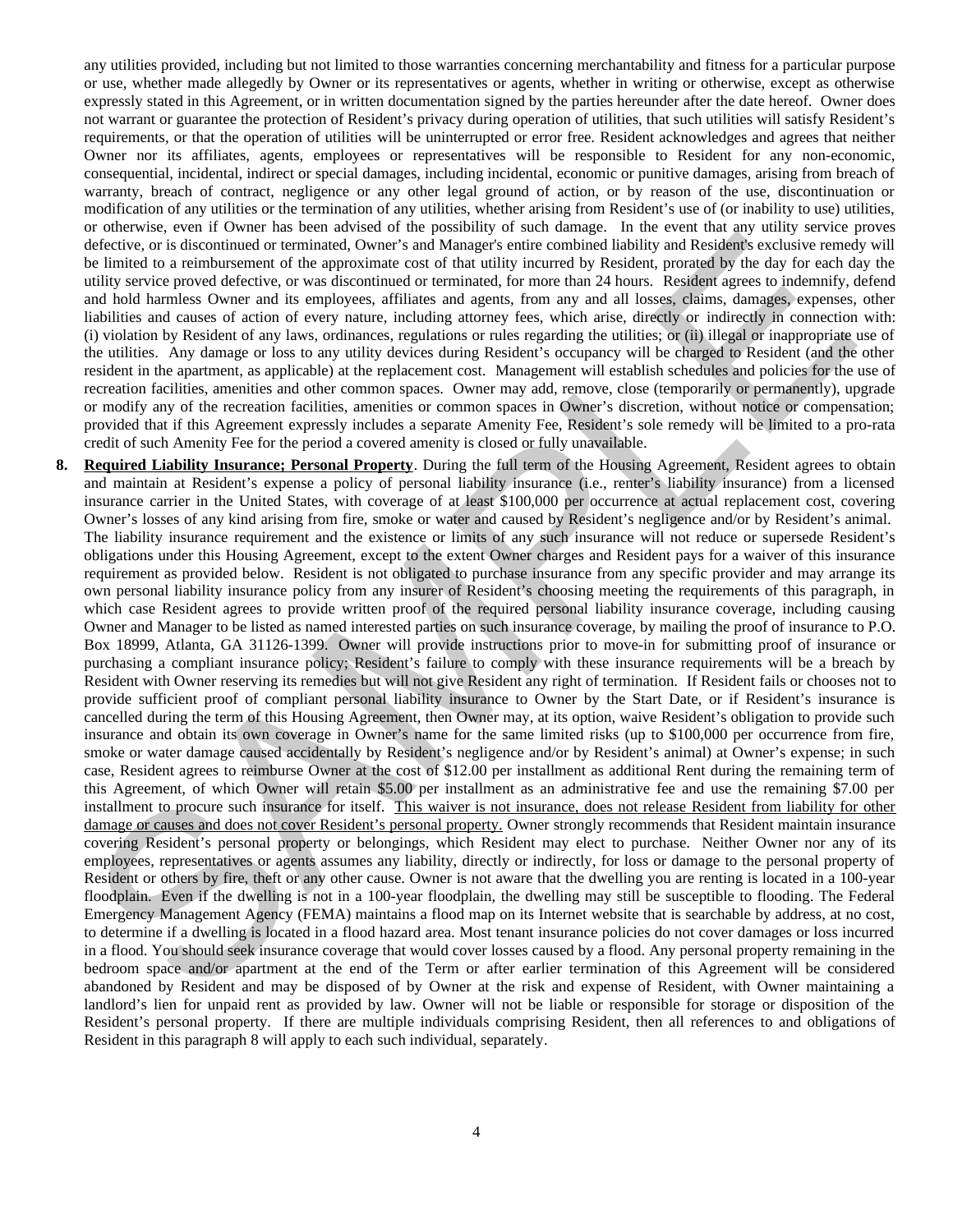- **9. Responsibility for Damage. Resident is solely responsible for any damage, defacement or loss within the assigned bedroom space. All assigned residents of an apartment are jointly and severally responsible for any damage, defacement or loss to common areas, other parts of the facility, fixtures or appliances, except for the portion of damages over \$100,000 where it is finally established that Resident or one or more other residents of the apartment were solely at fault for the entire loss, in which case such person(s) will be solely responsible.** Resident is fully responsible for the conduct of Resident's guests, visitors, licensees and invitees ("Guests"), including without limitation harm to individuals or damage or defacement of any part of the Property or its fixtures or property of third parties (including other residents) by such Guests.
- **10. Prohibitions.** Firearms (except to the extent expressly provided by Section 92.026, Texas Property Code), weapons, explosives and illegal drugs of any kind are strictly prohibited anywhere on or about the Property, including within individual apartments and bedroom spaces and in community and parking areas (except government-issued service weapons carried by duly deputized law enforcement personnel). Discharging a firearm or displaying or possessing any weapon in a way that may threaten or alarm others, is prohibited anywhere at the Property. No gas or charcoal grill, nor any other open flame cooking or heating device, may be stored or used on any balcony, deck and/or patio at the Property or within 25 feet of any building, except permanently installed community grills provided by Owner. Resident will, and will cause Guests to: (a) comply with all federal, state, county and city laws, ordinances and/or regulations, including without limitation those relating to controlled substances and alcoholic beverages; (b) not act in any way that endangers the Property or the safety of any person, or that is intended to facilitate criminal activity; (c) not engage in disruptive conduct or allow any noise loud enough to be heard outside the apartment or in neighboring apartments assuming doors and windows were closed; (d) not place or keep any trash outside of the apartment, including on any balcony, deck or patio; (e) not damage, take or possess any property belonging to others without express consent; (f) not tamper or interfere with smoke detectors, sprinklers or fire alarms; (g) not injure the reputation of the Property or its residents, (h) not act or fail to act in any way that would cause an increase in the rate of insurance at the Property; (i) not engage in any activity which interferes with or decreases the use and enjoyment of the Property by other residents; and (j) otherwise obey the Community Policies and other rules applicable to the Property. Any single violation of any of the foregoing will be considered a material breach of this Agreement and will be good cause for immediate termination of the Agreement with all applicable charges due.
- **11. Cleanliness and Safety; Entry.** Resident agrees to maintain the assigned bedroom space, the apartment and the common areas of the Property in a clean, safe and sanitary condition, to exercise all due care in the use of same, and to cooperate fully with the Property pest control program as requested. Resident will be responsible for the cost of treatment for bedbugs and similar pests to the extent Owner's pest control vendor reasonably determines that an infestation has originated within Resident's assigned space and during Resident's occupancy. Resident will place all trash in provided receptacles and will be responsible for the cost of cleaning the interior or exterior of the apartment if not kept in sanitary condition. When outdoor temperatures are below 40 degrees Fahrenheit, Resident will keep the apartment's heat turned on to prevent frozen or burst pipes, including during vacations. When outdoor temperatures exceed 85 degrees Fahrenheit, Resident will keep the apartment's air conditioning turned on and set to a reasonable temperature to prevent mold or mildew growth, including during vacations. Owner and its agents, employees and contractors may enter any apartment and bedroom space to perform routine maintenance, inspections, showings and other ordinary functions, provided that Owner will provide advance notice to residents of an apartment before such entry. Owner reserves the right to enter an apartment and any bedroom space without prior notice (including a passkey and/or disarming the alarm or other means of entry if locks have been changed) for emergency maintenance or repair purposes, or when there is reasonable cause to believe that a situation exists that could cause danger to life, safety, health or property. Owner may confiscate any item deemed to cause a danger and is under no obligation to pay compensation for or to return such items. between that means the measure and system and particle in the constitute with the comparison space in the constrained particle in the constrained and the constrained and the constrained and the constrained and the constrai
- **12. Residential Use; Pets.** The bedroom space and apartment may be used solely for private residential purposes and for no other purposes. Resident may not carry on any business or other enterprise from the bedroom space or apartment, nor use any Ownerprovided Internet connections for business purposes. Resident may place no signs, placards or other advertisement of any character in the bedroom space or apartment, nor display anything in an apartment or bedroom space that is visible from outside the Property or the apartment. Resident may not store at the Property or connect to a Property electrical outlet any mobility device owned by a third party. Pets are permitted in or about the Property only in specified buildings as Owner may in its discretion allow residents to maintain, in each case only following Owner's signature on a Pet Addendum for a single dog or cat per designated apartment, which requires payment of a mandatory fee. All other pets are prohibited anywhere at the Property, except fish in small tanks to the extent approved by Owner in its sole discretion. Violation of the pet policy will subject Resident to deep-cleaning and daily administration fees in Owner's discretion and may be considered as a termination of this Housing Agreement by Resident with fees due and accelerated (to the extent permitted by law) as provided in paragraph 5.
- **13. Guests; Occupancy Limits.** No more than one person may occupy a bedroom space, except for minor children for whom the Resident is the parent or legal guardian (further subject to apartment occupancy limits), with Owner's consent and with consent of apartment-mates as applicable. If Resident desires to have an Overnight Guest (any person staying in the Resident's assigned bedroom space or apartment for more than three total nights in any 30-day period), then Resident must register the Overnight Guest(s) with Owner. Resident may not have Overnight Guest(s) for more than three consecutive nights, nor for more than six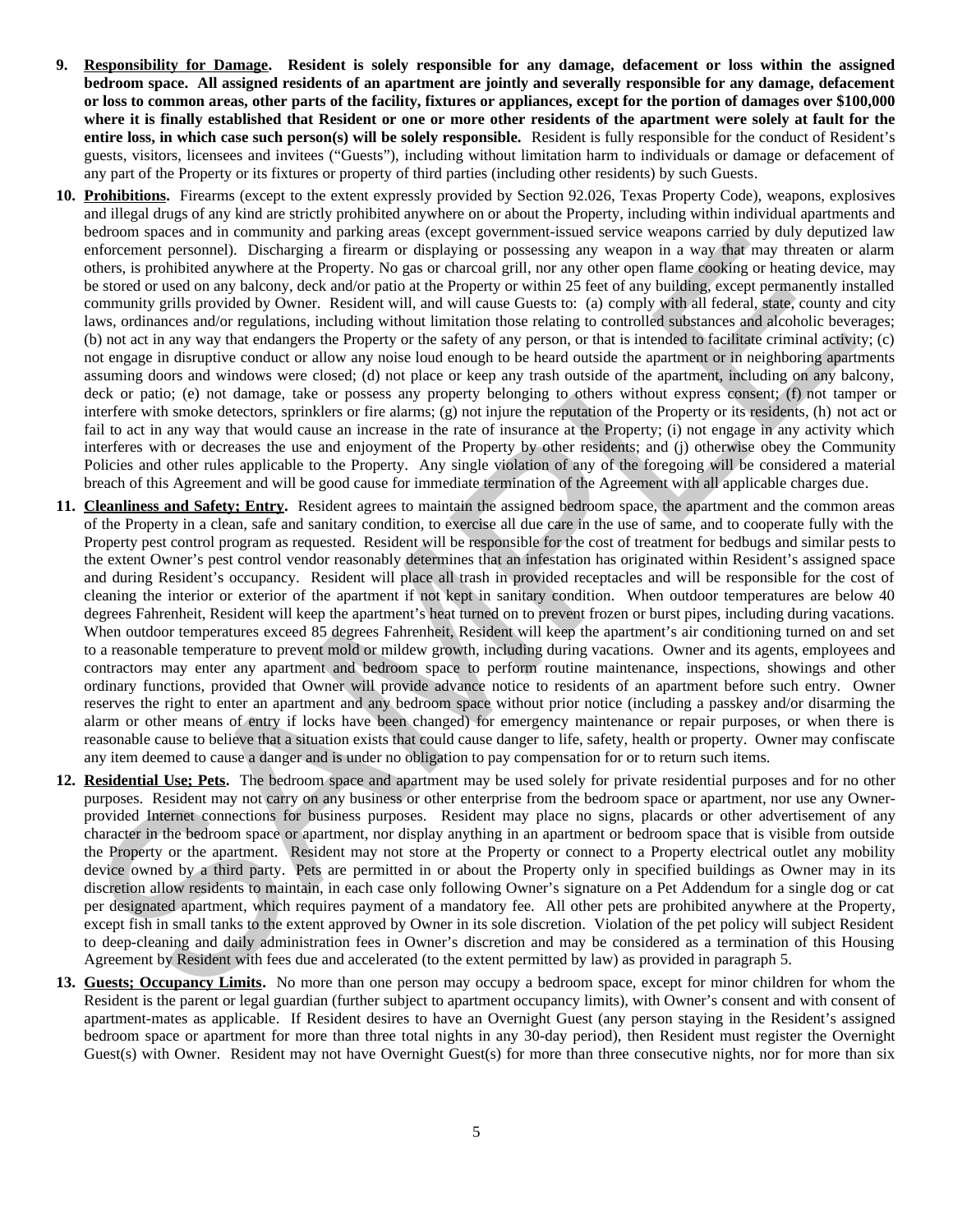total nights in any 30-day period. In the event any unregistered or unauthorized Overnight Guest(s) are identified to be in or using an apartment or bedroom space, Owner may assess against the Resident a fee of \$60 per night, in addition to the right of Owner to declare Resident in material breach of this Agreement and pursue other available remedies. Although Resident may have Guests from time to time, Owner reserves the right to restrict the number of persons permitted in or about an apartment at any time in Owner's discretion, to protect safety and the quiet enjoyment of other residents. Guests may park only in designated guest parking areas, if any, and no Guest's vehicle may remain at the Property for more than three days.

- **14. Parking.** Owner grants to Resident a non-exclusive, undivided limited permit to use any one marked parking spot at any given time in the Property's parking lot (subject to handicap and reserved parking restrictions), for the sole purpose of parking one personal, non-commercial vehicle, and for ordinary access to and from such parking lot over marked driveways. The parked vehicle must be properly registered and licensed and may not create a safety hazard. Vehicles improperly parked or appearing abandoned may be towed at the vehicle owner's expense. This paragraph creates a limited use license and not a bailment. Resident assumes all risk and responsibility for damage to the vehicle and any personal property contained in it, and the vehicles or other personal property of others, in connection with any use of parking areas. Owner is not responsible for any damage to vehicles or property contained in vehicles. Owner reserves the right to revoke or restrict parking rights in the event Resident violates this paragraph or the Housing Agreement.
- **15. Smoking.** Smoking or vaping inside any apartment, hallway, elevator, breezeway, stairwell, balcony, patio or other indoor or adjacent area by Resident or his or her guest(s) is prohibited. In the event that Resident or any guest smokes, burns candles, burns incense or engages in any other activity which could result in particles and/or smoke which tend to cause staining or odor on walls, carpets or other portions of the premises, a persistent odor in the apartment that necessitates ductwork cleaning or the removal of carpet and padding despite an apparent clean appearance, all such damage and repair cost will be considered extraordinary damage beyond normal wear and tear and is the responsibility of the Resident. Therefore, Resident agrees that **any** smoking in an apartment will subject the residents to a collective minimum deep-cleaning fee of \$250, plus any additional costs of cleaning or repair in connection with smoking or other smoke-related damage, in addition to Owner's other remedies for breach of this Agreement. we have been properly regarded and located and may no coust a sletty hazar. Vendets immogenizy parks of a property consider a sletter in the state in the state in the state of the state in the state in the state in the st

#### **16. Maintenance, Alteration and Repair**

- (a) Resident is responsible for and agrees to take good care of the premises, fixtures and all common areas. Resident may not remove any of Owner's property and will not perform any repairs, upgrades, painting, wallpapering, electric changes or other alterations of the premises without prior written consent from Owner. Resident will be responsible for damage from waste stoppages caused by foreign or improper objects or improper use in lines serving bathrooms, damage to fixtures, appliances, doors, windows, screens, damage from water faucets left on or from doors left open, and repairs or replacements to alarm devices necessitated by misuse or damage by Resident and/or guests. Extraordinary appliances or furnishings such as satellite dishes, hot tubs, pool tables, water beds or high utility-consuming devices may not be installed or placed on the premises or anywhere at the Property without Owner's prior written consent, in its sole discretion.
- (b) In the case of a malfunction of any utilities or damage by fire, water or similar cause, or any water leak, suspected mold or microbial growth, electrical problem, broken glass, broken lock or any other condition that Resident reasonably believes poses a hazard to health and safety, Resident must promptly notify Owner in writing. Owner will act with reasonable time and diligence in making repairs and reconnections; Resident may not withhold or reduce payment of rent or other charges during such time. Maintenance and repair requested by Resident will generally be performed between 8am and 8pm, unless the work is considered an emergency, in which case work may take place at any time. Owner may temporarily disconnect equipment or utilities to avoid property damage and/or to perform repairs requiring such interruption, in Owner's sole discretion. Owner will not be liable for any inconvenience, discomfort, disruption or interference with Resident use of the premises because of ongoing repairs, alterations or improvements to the Property or any apartment.
- (c) Following move-in, Resident is responsible for providing and changing all light bulbs and batteries (for smoke detectors and remote controls) in the assigned apartment. A written maintenance report requesting assistance in changing these items may be submitted for maintenance staff assistance, with extra charges payable by Resident as applicable per Owner's published rates. From time to time, maintenance staff may enter the assigned apartment with or without notice to inspect and change furnace filters and to provide pest control.
- **17. Management; Community Policies.** Owner may retain employees and management agents from time to time to manage the Property, and Owner's agent may retain other employees or contractors. Resident, on behalf of himself or herself and his or her Guests, agrees to comply fully with all directions from Owner and its employees and agents, and the rules and regulations (including all amendments and additions thereto, except those that substantially modify the Resident's bargain and to which Resident timely objects) as contained in this Agreement and the Community Policies of the Property. **The Community Policies are available at https://www.1879huntsville.com/policies.pdf or on request from the management office and are considered part of this Agreement.**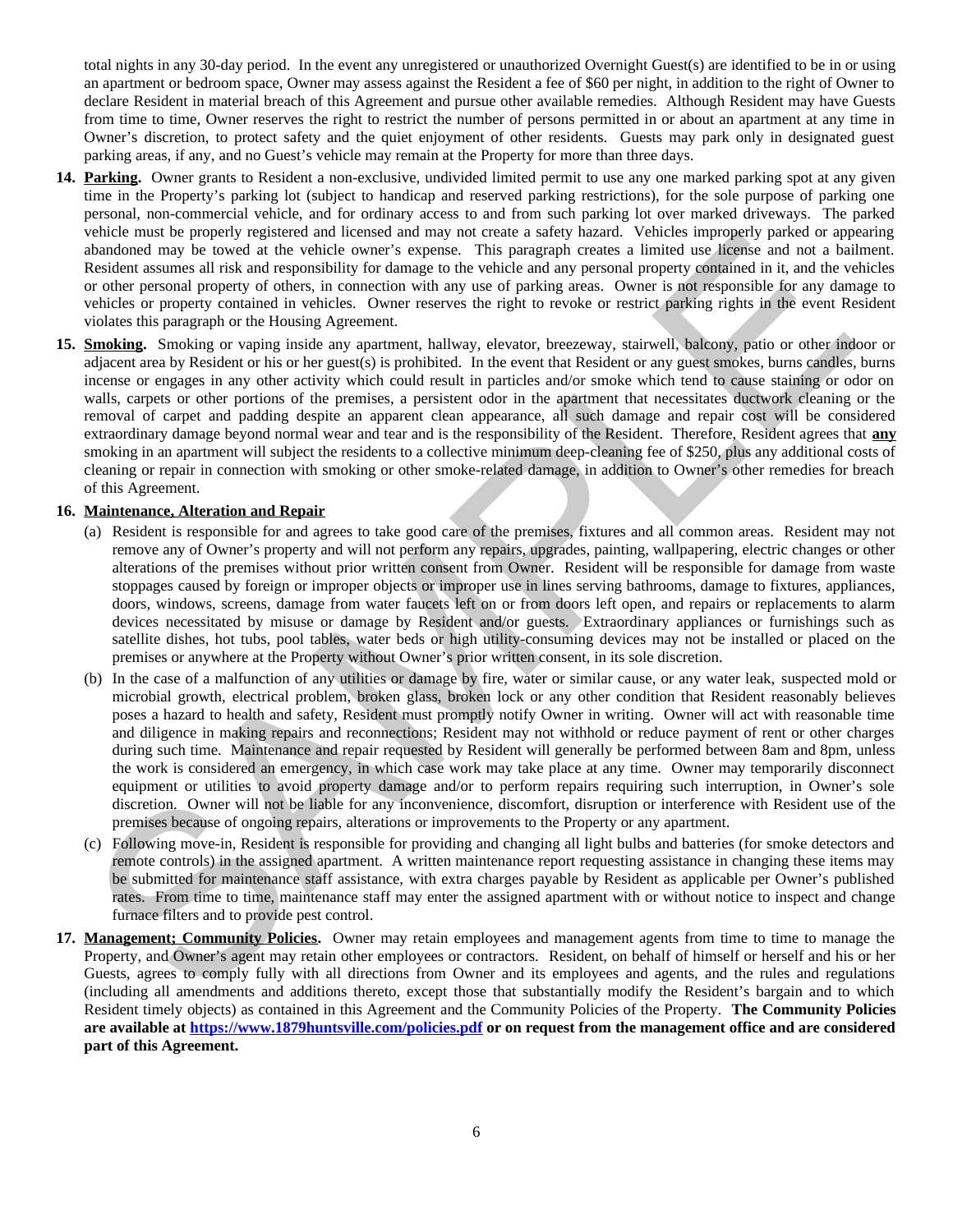- **18. Breach by Resident.** Upon any breach by Resident of this Housing Agreement or a prior agreement between Resident and Owner or its affiliates, including community policies, Owner may without separate demand or notice except as provided by law, and in addition to other lawful remedies, do any one or more of the following: (i) collect any charge under this Housing Agreement or community policies, including reimbursement for costs of collection; (ii) terminate this Housing Agreement and/or Resident's right to occupy the premises, and/or institute an action for eviction; (iii) sue to collect all past due charges and/or unpaid rent and other charges which would become due through the End Date or until the bedroom space and all other bedroom spaces at the Property have been filled, with recovery by Owner of any discrepancy in rent rate and any expense incurred in obtaining the new resident contract; (iv) report any information to credit reporting agencies. Without limitation, Owner may terminate this Agreement for non-payment of rent or other charges, or upon any conduct by Resident that is prohibited by or in breach of this Agreement, or if, in the reasonable judgment of Owner, continued residency will or may be detrimental to the educational process or the health, safety and/or welfare of the other residents of the Property or any of the Property's personnel. Upon any termination as described in this paragraph, Resident: (a) must fully vacate the bedroom space and apartment (including removing all personal belongings) within the time provided in the written notice given by Owner, and will have no further use of or access to the Property, the assigned apartment or bedroom space; and (b) will be fully responsible for all rent and other charges as if the Agreement had been terminated by Resident as described in paragraph 5. Owner's termination for breach will not limit its claim for damages resulting from Resident's breach. Owner's acceptance of rent or other payment following notice to vacate or during the pendency of a legal action will not waive or diminish Owner's rights under this Agreement or law unless separately and expressly agreed by Owner.
- **19. Assumption of Risks; Liability.** Resident ASSUMES ALL RISKS associated with use of the Property, and to the full extent permitted by law, agrees to hold harmless, release, defend and indemnify Owner and its affiliates, members, partners, officers, agents, management company and its and their respective employees ("Released Parties") from all loss, liability and/or claims for injury, illness or death to persons or damage or theft to property arising in whole or in part from: (i) the negligent acts, omissions or intentional wrongdoing of Resident or his/her Guests; or (ii) the use, occupancy, presence at or other interaction with the Property or any part or contents thereof by Resident or his or her Guests, including without limitation those injuries and damages caused by a Released Party's alleged or actual negligence or by breach of any express or implied warranty. The Released Parties will not be liable for injury, damage or loss caused by criminal conduct of other persons, including theft, assault, vandalism or other acts of third parties. Resident agrees to indemnify each Released Party for any injuries to Resident or any Guest or other person or property that arises in connection with occupancy or use by Resident or any Guest of Resident. Resident further agrees to reimburse, indemnify and hold harmless Released Parties from any and all claims, lawsuits, actions, costs, damages (including liquidated damages as specified) or losses, including reasonable attorneys' fees and costs and expenses, that a Released Party incurs or may incur as a result of any breach of this Agreement by Resident. The forgoing will be binding to the fullest extent permitted by law.
- **20. Safety Precautions.** Resident acknowledges that neither Owner nor any of its agents, employees or representatives has made any representations or warranties, either written or oral, concerning the safety of the Property, the bedroom space or any apartment, or the effectiveness or operability of any security devices or safety, health or security measures at the Property, the bedroom space or any apartment. Resident acknowledges that Owner neither warrants nor guarantees the safety or security of residents or their Guests against any criminal or wrongful acts of third parties. Resident and his or her Guests are responsible for protecting their own respective person and property and hereby release Owner and its agents, employees and representatives for any and all damage to person and property. Owner's safety measures are neither a warranty of safety nor a guaranty against crime or of a reduced risk of crime. Resident acknowledges that security devices or measures may be changed or removed by Owner without notice or compensation, and/or may fail or be thwarted by criminals or by electrical or mechanical malfunctions. Therefore, Resident acknowledges that he or she should not rely on such devices or measures and should take steps to protect himself or herself and his or her existing property notwithstanding these devices. Resident agrees to immediately notify Owner's representative of any malfunctions involving locks and life-safety building components. Should Resident become seriously injured or imperiled at the Property, Resident authorizes Owner and its agents to call 911 Emergency at Resident's expense, without legal obligation to do so. And an expected by a decision in the proposition of the proposition of the continuous control of the proposition of the control of the control of the control of the control of the control of the control of the control of
- **21. Abandonment.** If the assigned bedroom space or an apartment is abandoned or Resident's right to use them has been terminated, Owner may, without notice, secure the bedroom space and/or apartment with new locks, store or dispose of any personal property left in the bedroom space or apartment by Resident or Resident's Guests, and re-assign the bedroom space and/or apartment to others for use. Any such abandoned property or personal possessions shall be stored and disposed of by Owner as provided by law. Owner, in its sole reasonable discretion in accordance with applicable law, will determine when a bedroom and/or apartment is abandoned, which may take into consideration any one of the following: the removal of personal property from the bedroom space other than in the usual course of continuing use, the failure to pay housing charges or other charges, discontinuance of any utility service, and failure to respond to any notices, phone calls, or correspondence from Owner or its representatives.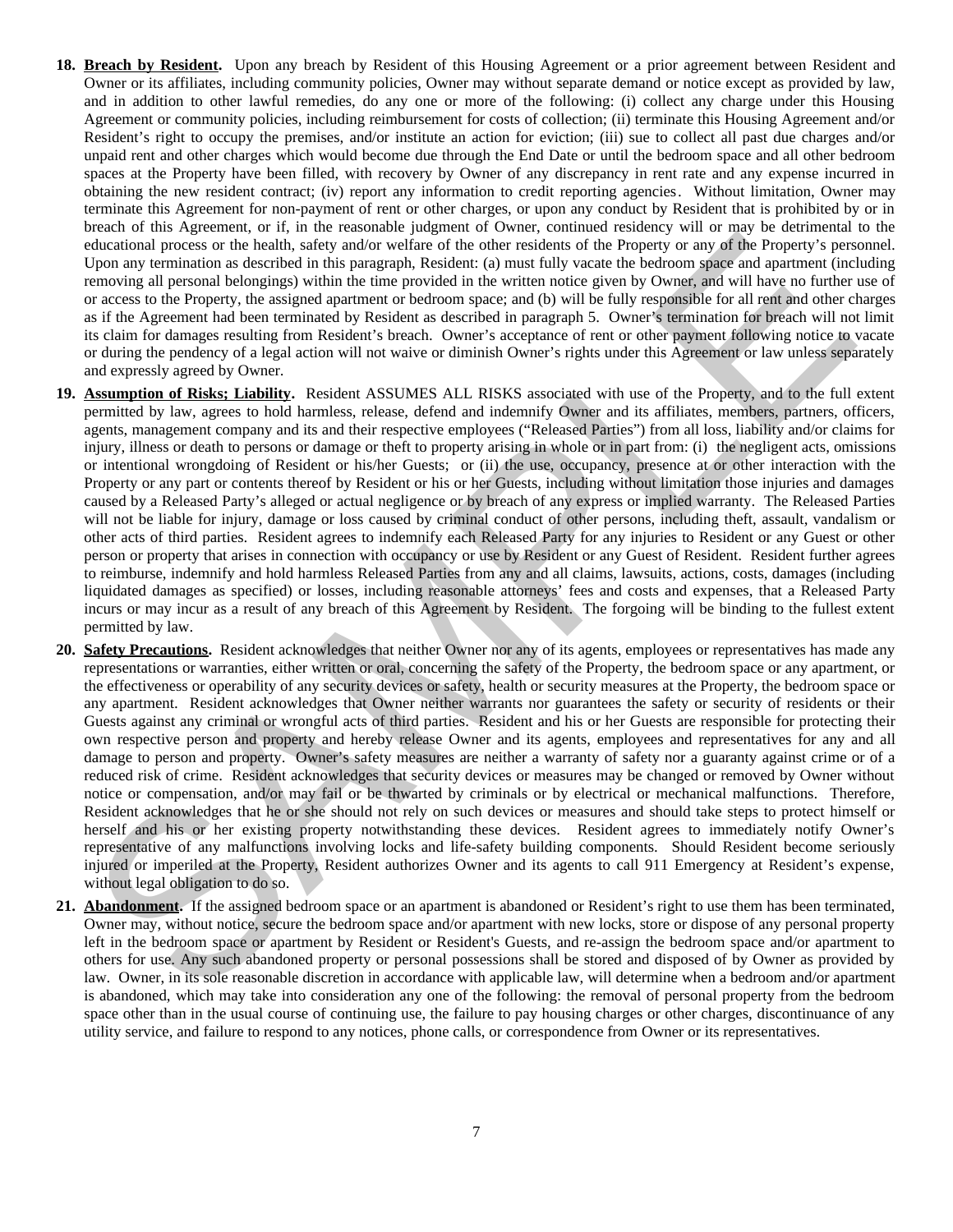- **22. Vacating at End of Term; Renewal. This Agreement does not automatically renew, and Owner is not obligated to renew it.** Owner reserves the right to contract with others for the premises at any time, for occupancy commencing after the End Date. Upon termination or expiration of this Agreement for any reason, Resident will immediately vacate and relinquish the bedroom space and entire apartment, and all of Owner's fixtures, in a clean and sanitary condition, including removing all trash. Resident will pay all utility and service bills to the bedroom space and apartment (except those provided by Owner as specified above) and cancel all utility accounts in the name of Resident. Resident will return to Owner all keys issued to Resident by Owner. If all keys issued to Resident are not returned promptly to Owner, Resident will pay all costs associated with re-keying or reprogramming locks for the bedroom space and/or apartment, along with the cost of key replacement. If Resident fails to vacate the bedroom space and apartment by the end of the Term or upon earlier termination of the Agreement, Resident will pay agreed holdover charges equal to three (3) times the daily pro-rated housing charges during the Term (but not more than the amount provided by law), plus associated expenses, including attorneys' fees. In no event after termination or expiration of this Agreement will it be deemed to be renewed or extended.
- **23. Renewal of Residency**. If this Housing Agreement is a renewal of Resident's residency at the Property to follow the expiration of another valid agreement with an End Date that is no more than one day earlier than the Start Date of this Housing Agreement, then: (a) the Start Date of this Housing Agreement will be deemed to take place simultaneously with the expiration of the prior agreement, so that this Housing Agreement begins immediately upon the expiration of the term of the prior agreement; and (b) if Resident is assigned by Owner to a different apartment or bedroom for the new term under this Housing Agreement, Resident agrees to relocate promptly to the newly assigned space and to relinquish occupancy of the prior space on the date specified by Owner.
- **24. Casualty Loss.** If in Owner's reasonable judgment the premises or the Property is materially damaged by fire or other casualty, Owner may terminate this Agreement within a reasonable time after such determination, by written notice to Resident, in which case Owner will refund prorated, pre-paid rent and all deposits less lawful deductions unless Resident and/or Resident's guest(s) caused the casualty, in which case all funds on account will be applied to all applicable charges related to the damages and Resident will be responsible for the balance of all charges for repairs. If following a fire or other casualty Owner does not elected to terminate this Agreement, Owner will rebuild the damaged areas within a reasonable time, and during such reconstruction, Resident will be provided a reasonable rent reduction for the unusable portion of the premises unless Resident and/or Resident's guest(s) caused the casualty. model also so that the same that the same for the same format model and the same that we have been also solve that the same of the same of the same of the same of the same of the same of the same of the same of the same of
- **25. Guarantor Information, Notice.** Owner reserves the right to notify any Guarantor of any action taken or notice given with regard to Resident under this Agreement. If Resident or Guarantor has supplied information by means of an application for residency, guaranty of payment or other documentation, Resident and Guarantor, as the case may be, represent that such information is true and correct and given voluntarily and knowingly. Owner and its management agent reserve the right to release any such information and/or Resident's account history to law enforcement, government officials, lenders and prospective purchasers of the Property.
- **26. Use of Likeness**. As part of the consideration for this Housing Agreement, Resident authorizes Owner and its affiliates to make photographs and video recordings of Resident in community and resident amenity areas, and irrevocably grants Owner and its affiliates a royalty-free license to use Resident's image and likeness for all lawful purposes, including promotional purposes in advertising, video, web, social media and other formats.
- **27. Multiple Bedroom Spaces.** If this Housing Agreement expressly identifies more than one bedroom space in a multi-bedroom apartment as assigned to Resident on page 1, then: (a) references to a "space" or "spaces" will be deemed to refer to all of the spaces assigned to Resident, or to the entire apartment if all of the bedrooms in an apartment are assigned to Resident; and (b) if Resident is assigned fewer than all of the bedroom spaces in an apartment, use of common areas will continue to be shared with other residents of the apartment and any calculation of Resident's share of any charges assessed pro rata to all residents of an apartment will be made by dividing the number of bedroom spaces assigned to Resident by the total number of occupied bedroom spaces within the apartment.

# **28. DISPUTE RESOLUTION; MANDATORY ARBITRATION; CLASS-ACTION WAIVER.**

- (a) Claims Subject to Arbitration. Except as expressly provided below, the parties agree that to the fullest extent permitted by applicable law, any dispute arising out of or relating in any way to this Agreement or a similar prior agreement, the Property or the relationship between Resident and Owner or Manager (including matters occurring prior to the date of this Agreement and disputes also involving third parties) (collectively, "Claims") will, at the election of either party, be resolved by arbitration, including any dispute about arbitrability, such as scope and enforceability.
- (b) Arbitration Process. Any arbitration will be conducted pursuant to the applicable rules (the "Arbitration Rules") of the American Arbitration Association, as modified herein, to the extent such modifications are not prohibited by the Arbitration Rules. The arbitration will be conducted in Houston, Texas. The parties will select a single arbitrator, but in the event that the parties are unable to agree, the arbitrator will be appointed pursuant to the Arbitration Rules. The arbitrator will be a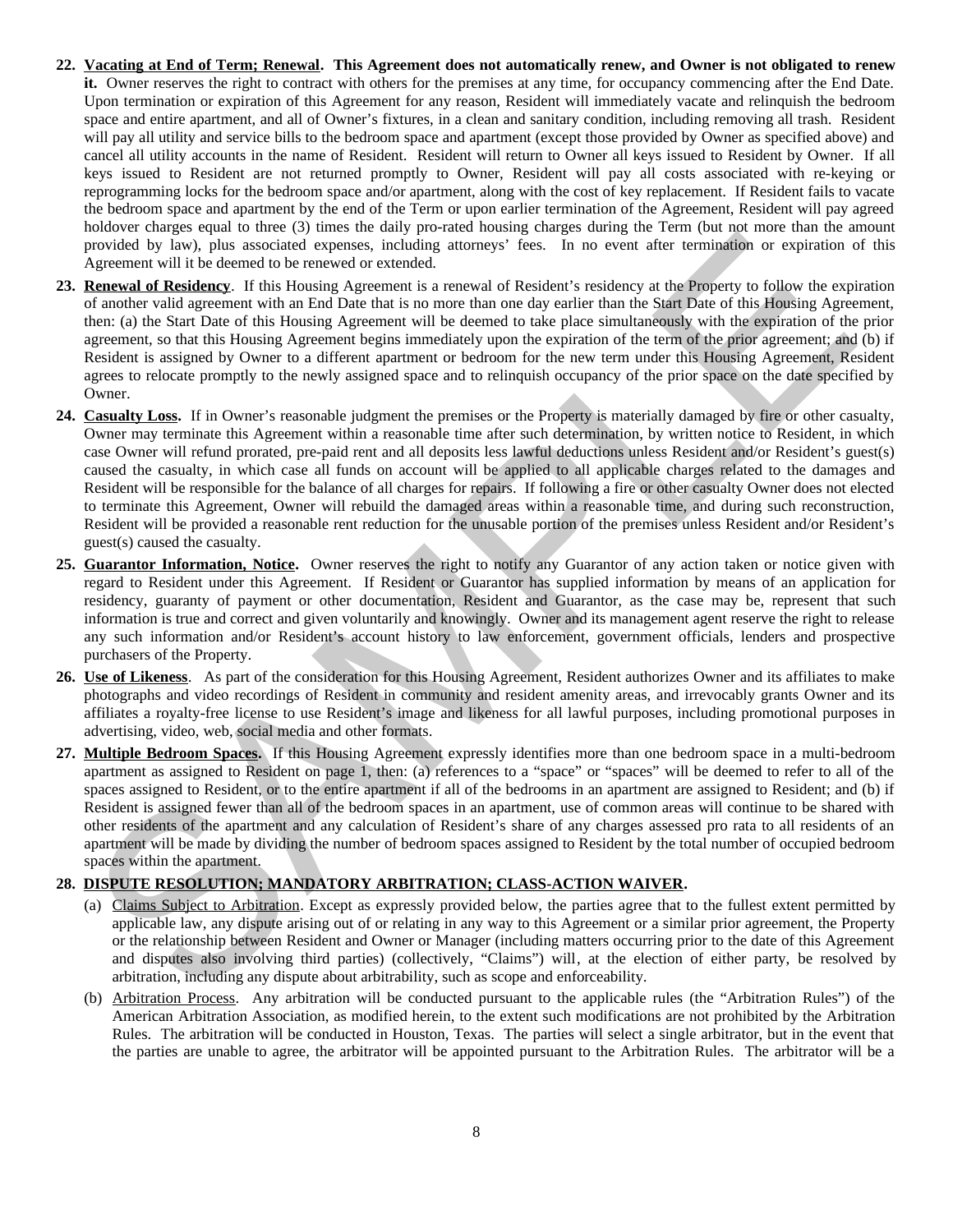practicing attorney with significant expertise in litigating and/or presiding over cases involving the substantive legal areas involved in the dispute. The parties to the arbitration will not request, and the arbitrator will not order, that any discovery be taken or provided, including depositions, interrogatories or document requests, except to the extent the amount in controversy exceeds \$50,000. The arbitration will be concluded within three months of the date the arbitrator is appointed. The arbitrator's findings, reasoning, decision, and award will be stated in writing and based upon applicable law. Judgment on the arbitration award may be entered in any court having jurisdiction. In the event that the arbitration results in an award which imposes an injunction or contains a monetary award in excess of \$100,000, the award will be reviewable on appeal initiated by filing notice of appeal with the AAA office within 30 days of the award, governed by the AAA Optional Appellate Arbitration Rules and conducted by a panel of three new arbitrators, ruling by majority, under the procedure for appointment from the national roster of arbitrators. Unless the applicable Arbitration Rules require otherwise, arbitration fees and costs will be shared equally by the claimant(s) and respondent(s), respectively, in any arbitration proceeding. Should the AAA be unavailable, unable or unwilling to accept and administer the arbitration of any claim under these arbitration provisions as written, the parties will agree on a substitute arbitration organization, such as JAMS, that will enforce the arbitration provisions as written. *Because this Agreement memorializes a transaction in interstate commerce, the Federal Arbitration Act governs the interpretation and enforcement of these arbitration provisions. More information about arbitration, including the Arbitration Rules, is available at www.adr.org or by calling 1-800-778-7879.*

- (c) Claims Excluded from Arbitration. The following matters will not be subject to arbitration but will instead be adjudicated in the courts of Walker County, Texas or such other court in which jurisdiction and venue are proper: (a) an action for possession or for injunctive remedies provided under applicable landlord-tenant laws or to enforce intellectual property rights; (b) a suit by Owner or its assignee for collection of amounts owed by Resident under this Agreement; and (c) any claim or dispute for which applicable law (as determined by a binding court decision) or the applicable arbitration rules do not permit arbitration and require adjudication in a specific civil court. Matters within the jurisdiction of an applicable small claims court may also be brought in that court in lieu of arbitration.
- (d) Right to Opt Out of Arbitration. RESIDENT MAY OPT OUT OF THE FOREGOING ARBITRATION PROVISIONS BY SENDING EXPRESS WRITTEN NOTICE (VIA CERTIFIED US MAIL OR RECOGNIZED COURIER SERVICE) ELECTING TO OPT OUT OF ARBITRATION PROVISIONS, WITHIN 30 DAYS OF RESIDENT'S EXECUTION OF THIS AGREEMENT, to: The Scion Group, Attn: Legal Department, 444 N. Michigan Ave., Suite 2600, Chicago IL 60611. Resident will continue to be bound by any other arbitration provision Resident did not out opt of.
- (e) Applicable Law; Attorney Fees. All claims and disputes, including those adjudicated in arbitration or in court, will be governed by the internal laws of the State of Texas with respect to contracts made or events occurring therein. Unless prohibited by applicable law, the substantially prevailing party in any dispute between the parties (including in arbitration) may recover their reasonable costs and fees incurred in connection with such matter, including reasonable attorneys' fees.
- (f) Class Action Waiver. **THE PARTIES AGREE THAT ANY CLAIMS WILL BE ADJUDICATED ON AN INDIVIDUAL BASIS, AND EACH WAIVES THE RIGHT TO PARTICIPATE IN A CLASS, COLLECTIVE, PAGA, OR OTHER JOINT ACTION WITH RESPECT TO THE CLAIMS.**
- (g) Waiver of Jury Trial. **THE PARTIES KNOWINGLY AND VOLUNTARILY WAIVE ANY RIGHT TO A JURY TRIAL FOR CLAIMS NOT SUBJECT TO ARBITRATION, WHICH WILL BE ADJUDICATED BY A JUDGE ONLY.**
- (h) Severability and Survival. To the extent any provision of this paragraph 28 is found to be unenforceable, it will be severed so the parties' intent to arbitrate will survive and arbitration will proceed without such provision; provided that if the classaction waiver is found unenforceable for any reason, the arbitration provisions of this paragraph 28 will be void. All of the terms and provisions of this paragraph 28 will survive the termination or expiration of this Agreement.
- **29. Miscellaneous.** Failure of Owner to insist upon strict compliance with the terms of this Agreement will not constitute a waiver of Owner's rights to act on any violation. Owner's rights are cumulative and the exercise of any remedy by Owner will not exclude or waive the right to exercise any other right or remedy. Time is of the essence in the performance of this Agreement. Owner and its agents and affiliates make no representations or warranty as to the character or standing of any other residents of the Property. The lien of Owner's lender(s), if any, on the Property may be superior to Resident's rights as a resident and this Agreement may be made subject to the rights of such lender(s). Residents may have special statutory rights to terminate this Agreement early in certain situations involving military deployment or transfer, family violence, sexual assault or sexual abuse. This Agreement and any attached and signed addenda constitute the entire agreement between the parties and no oral statements will be binding. If any provision of this Agreement requires the permission or consent of Owner, such written permission or consent may be granted or withheld in the sole discretion of Owner or its designated agent or representative or may contain such conditions as Owner deems appropriate and will be effective only if Resident complies with such conditions. Moreover, any written permission or consent given by Owner to Resident may be modified, revoked or withdrawn by Owner at any time, at Owner's sole discretion, shares or<br>and the technology and spacetive of the state of the state of the state of<br>any state in the state of the state of the state of the state of the<br>state of the state of the state of the state of the state of the st